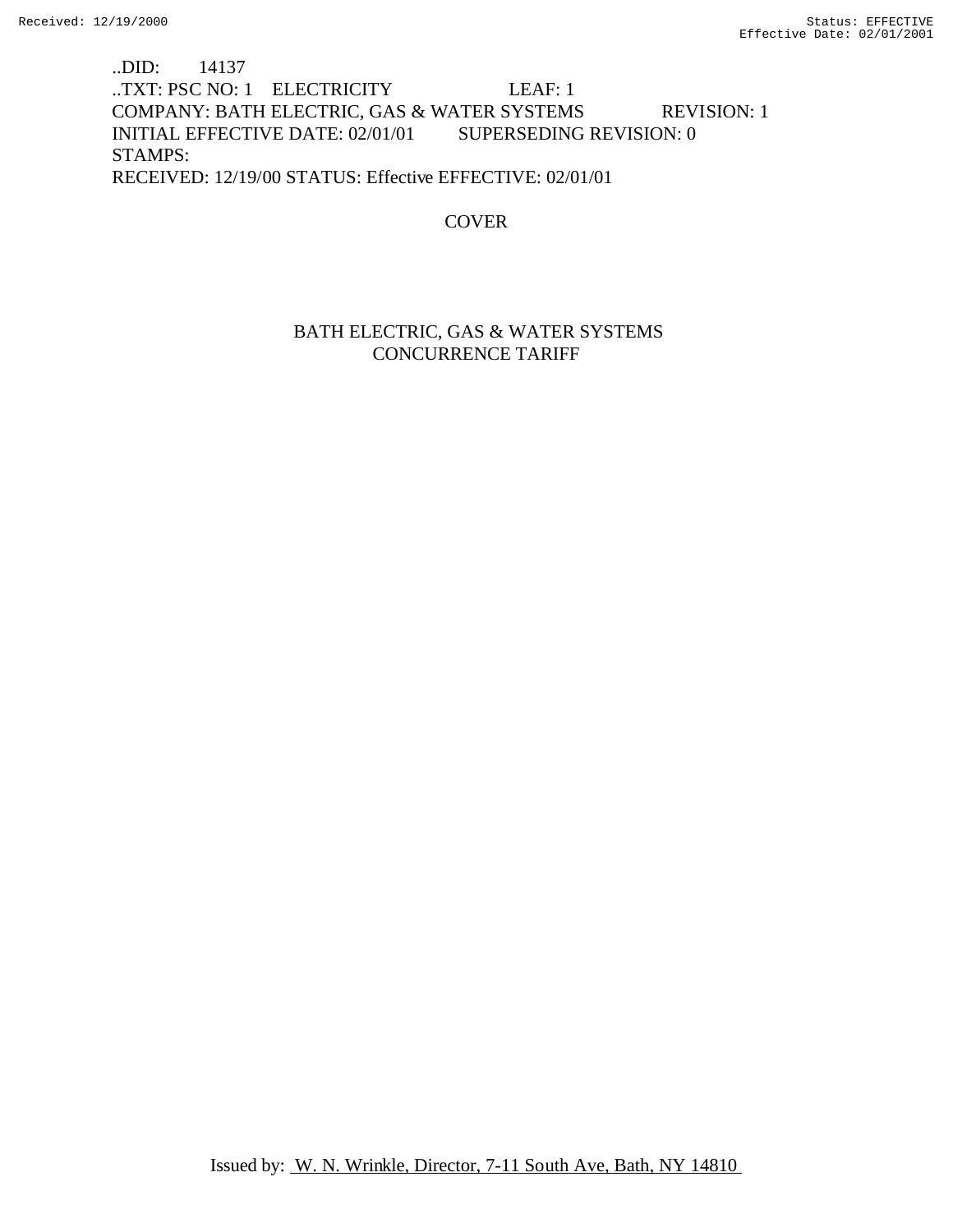#### LEAF: 2 REVISION: 6 SUPERSEDING REVISION: 5 PSC NO: 1 ELECTRICITY COMPANY: BATH ELECTRIC, GAS WATER SYSTEMS INITIAL EFFECTIVE DATE: 12/9/19 Issued in compliance with Order in Case 16-M-0330 dated 11/18/2019

### TABLE OF CONTENTS

| <b>I. GENERAL INFORMATION</b>                                                               | LEAF#    |
|---------------------------------------------------------------------------------------------|----------|
| A. CONCURRENCE<br><b>B. TERRITORY TO WHICH SCHEDULE APPLIES</b>                             | 3<br>3   |
| II. SERVICE CLASSIFICATION NO. 1<br>Residential                                             | 4        |
| <b>III. SERVICE CLASSIFICATION NO. 2</b><br>General Service - Non-demand Metered            | 6        |
| IV. SERVICE CLASSIFICATION NO. 3<br>General Service - Demand Metered                        | 8        |
| V. SERVICE CLASSIFICATION NO. 4<br>Large General Service                                    | 11       |
| VL SERVICE CLASSIFICATION NO. 5<br>Private Outdoor Lighting                                 | 14       |
| VII. SERVICE CLASSIFICATION NO. 6<br><b>Industrial - Economic Development</b>               | 17       |
| <b>VIII. CHARGES</b><br>A. RECONNECTION CHARGE<br><b>B. INSUFFICIENT FUNDS CHECK CHARGE</b> | 20<br>20 |
| X. PURCHASED POWER ADJUSTMENT CHARGE                                                        | 23       |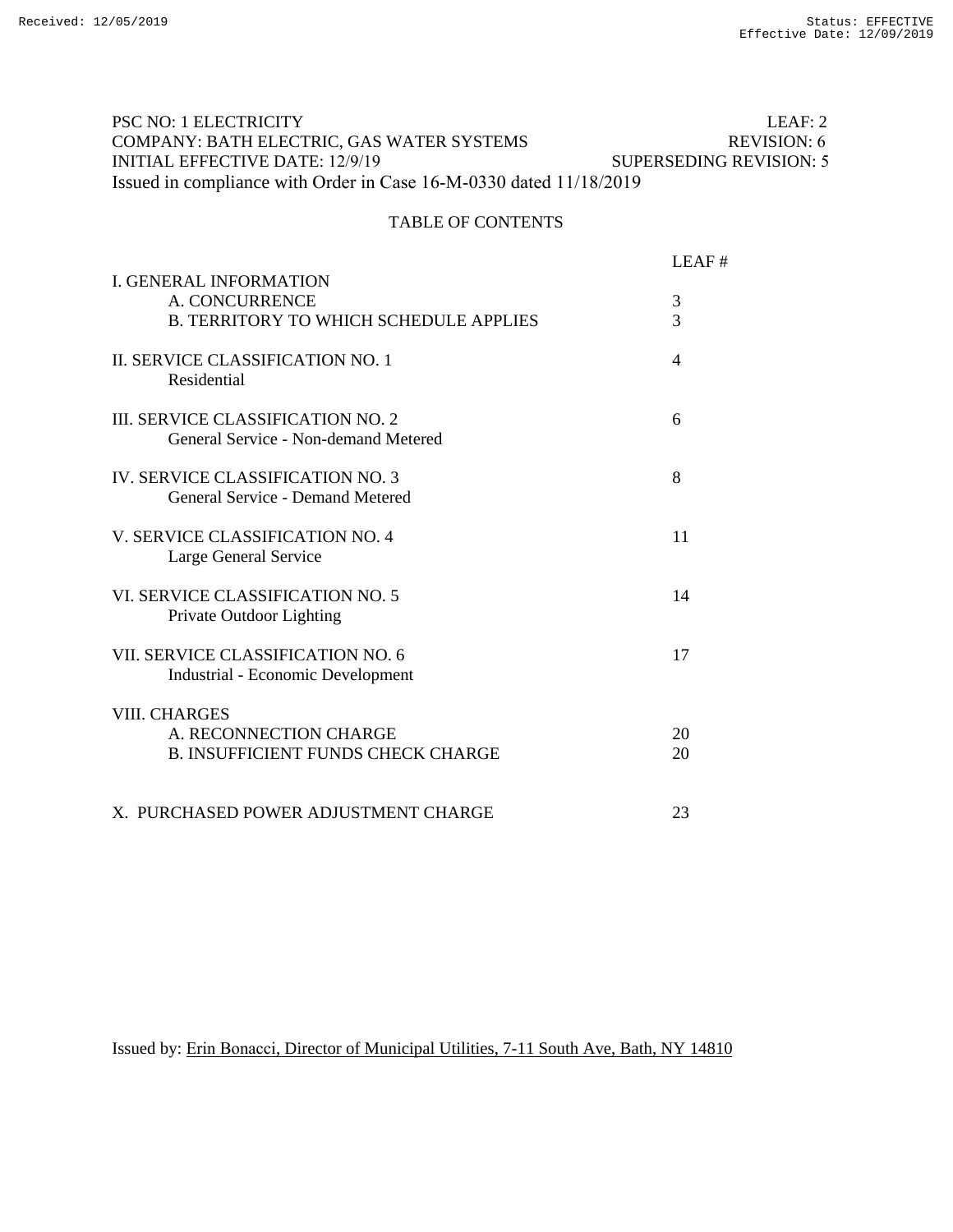## ..DID: 14142 ..TXT: PSC NO: 1 ELECTRICITY LEAF: 3 COMPANY: BATH ELECTRIC, GAS & WATER SYSTEMS REVISION: 1 INITIAL EFFECTIVE DATE: 02/01/01 SUPERSEDING REVISION: 0 STAMPS: RECEIVED: 12/19/00 STATUS: Effective EFFECTIVE: 02/01/01

## GENERAL INFORMATION

## A. CONCURRENCE:

Bath Electric, Gas & Water Systems of the Village of Bath concurs in and agrees to abide by the rules and regulations as set forth in the generic tariff filed by the New York Municipal Power Agency (NYMPA) in Case No. 97-E-1575.

## B. TERRITORY TO WHICH SCHEDULE APPLIES:

These rules and regulations apply to the following territories served by the Bath Electric, Gas & Water Systems: Village of Bath, Incorporated Village of Bath, Steuben County, and Town of Bath: That portion of the Town of Bath, Steuben County as filed and approved by the New York State Public Service Commission, Case 12386.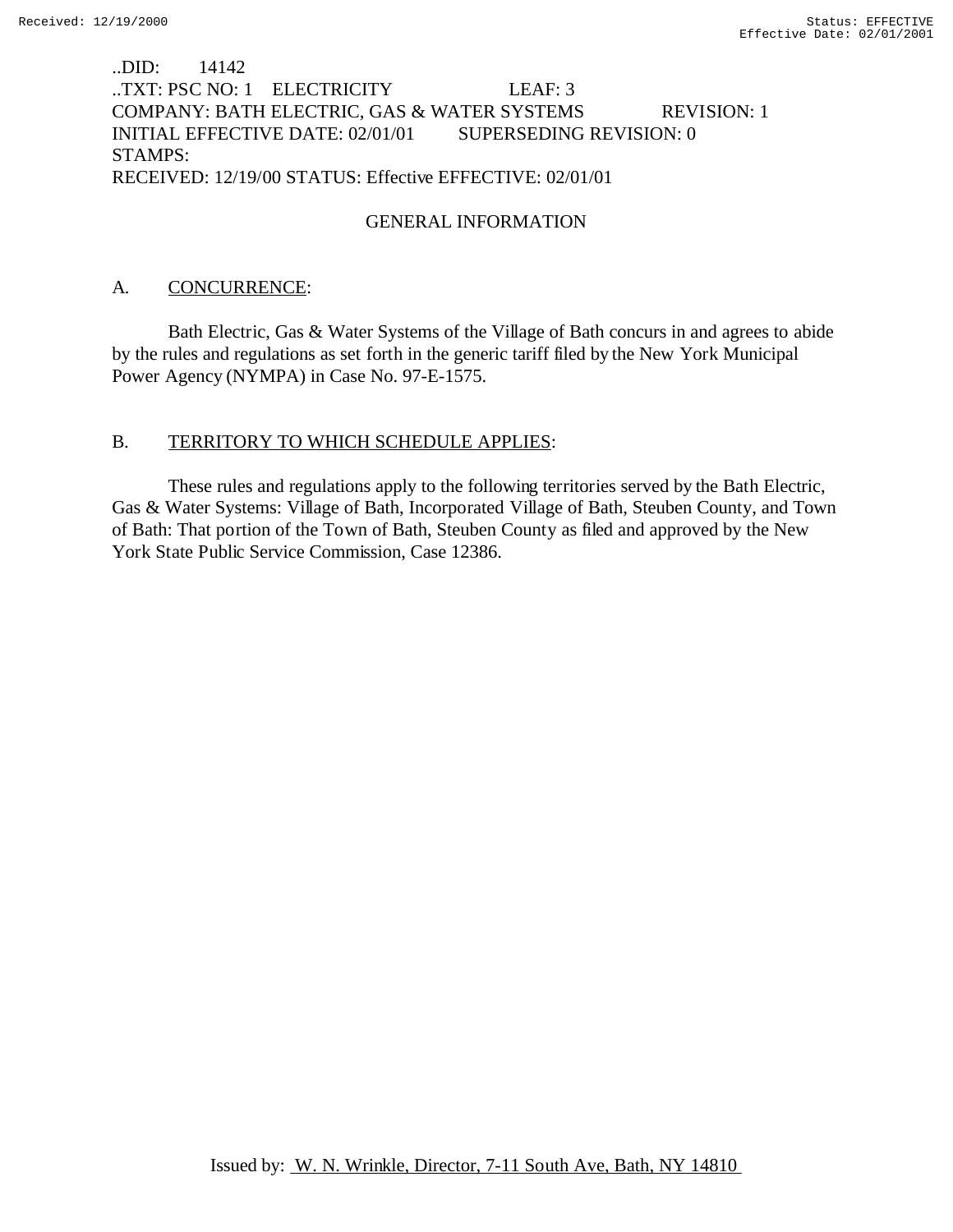PSC No. 1 – Electricity COMPANY: BATH ELECTRIC, GAS & WATER SYSTEMS Initial Effective Date:  $5/01/18$  Superseding Revision: 10 Issued in compliance with Commission Order issued April 23, 2018 in Case 17-E-0429

 $\begin{array}{l} \text{Legf No:4} \\ \text{Revision:12} \end{array}$ 

### SERVICE CLASSIFICATION NO. 1 Residential

### APPLICABLE TO USE OF SERVICE FOR:

Single-phase residential purpose usage in an individual residence; in an individual flat or individual apartment in a multiple-family dwelling; for residential purposes in a rooming house where not more than four (4) rooms are available for rent; and for single phase farm service when supplied through the farm residence meter; used exclusively in connection with religious purposes, by corporations or associations organized and conducted in good faith for religious purposes, and including the operation by such corporation or association of a school, not withstanding that secular subjects are taught at such school; for single-phase service exclusively in connection with a community residence as defined in subdivision 28, 28A or 28B of section 1.03 of the Mental Hygiene Law, provided that such residence is operated by a not-for-profit corporation and if supervisory staff is on site on a twenty-four hour per day basis that the residence provides living accommodations for fourteen or fewer residents; and use for any post or hall owned or leased by a not-for-profit organization that is a veterans organization.

### CHARACTER OF SERVICE:

Continuous, single phase, alternating current, 60 hertz, at one standard secondary voltage, approximately 120 volt, 2 wire, 120/240 volt, 3 wire, or 120/208 volt, 3 wire.

| <b>MONTHLY RATE:</b>            |             |                |
|---------------------------------|-------------|----------------|
|                                 | May-October | November-April |
| <b>Customer Service Charge</b>  | \$4.36      | \$4.36         |
| Energy Charge, per kWh          |             |                |
| First 1,000 kWh                 | \$0.0407    | \$0.0407       |
| Next 1,400 kWh (1,001 to 2,400) | \$0.0407    | \$0.0629       |
| Over 2,400 kWh                  | \$0.0407    | \$0.0698       |
|                                 |             |                |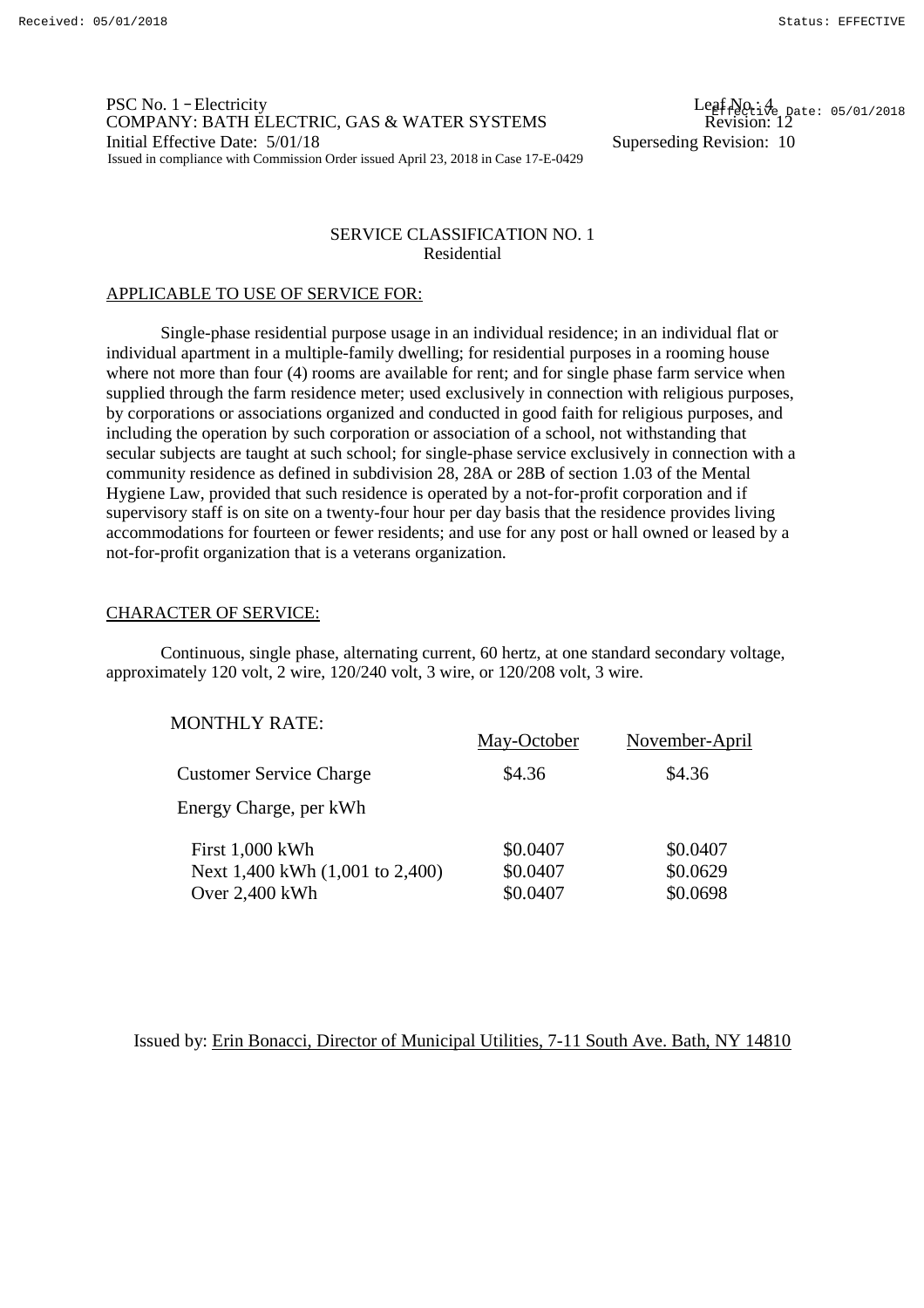PSC No. 1 – Electricity Leaf No.: 5 COMPANY: BATH ELECTRIC, GAS & WATER SYSTEMS Revision: 11 Initial Effective Date:  $5/01/18$  Superseding Revision: 8 Issued in compliance with Commission Order issued April 23, 2018 in Case 17-E-0429

### SERVICE CLASSIFICATION NO. 1 Residential

### MINIMUM CHARGE:

The minimum charge is the customer charge.

### BASE PURCHASED POWER PER KILOWATT-HOUR

The base purchased power cost per kilowatt-hour pursuant to Rule IX.B of the NYMPA generic tariff is \$.018556.

### FACTOR OF ADJUSTMENT:

The factor of adjustment pursuant to Rule IX.D of the NYMPA generic tariff is 1.060673.

### PURCHASED POWER ADJUSTMENT:

All kilowatt-hours sold under this service classification shall be subject to Purchased Power Adjustment Charges in accordance with Section X of the Bath Electric, Gas and Water Systems Tariff and consistent with Rule IX of the NYMPA generic tariff.

### TERMS OF PAYMENT:

All bills are due when rendered. Full payment must be received on or before the date shown on the bill to avoid a late payment charge of 1.5% as provided in Rule VIII of the NYMPA generic tariff.

### TERM:

Terminable by the customer on three (3) days written notice to the Company.

Termination by the customer followed by renewed service at the same location by the same customer within one year will not be permitted unless the Minimum Charge that would have been incurred if the meter had remained active is paid.

### SPECIAL PROVISIONS:

Any customer who desires service for multiple dwelling (more than one family in one house, or where more than two rooms are rented) or for premises partially used for business, or professional and partially residential purposes, may secure service only under Service Classification No. 2.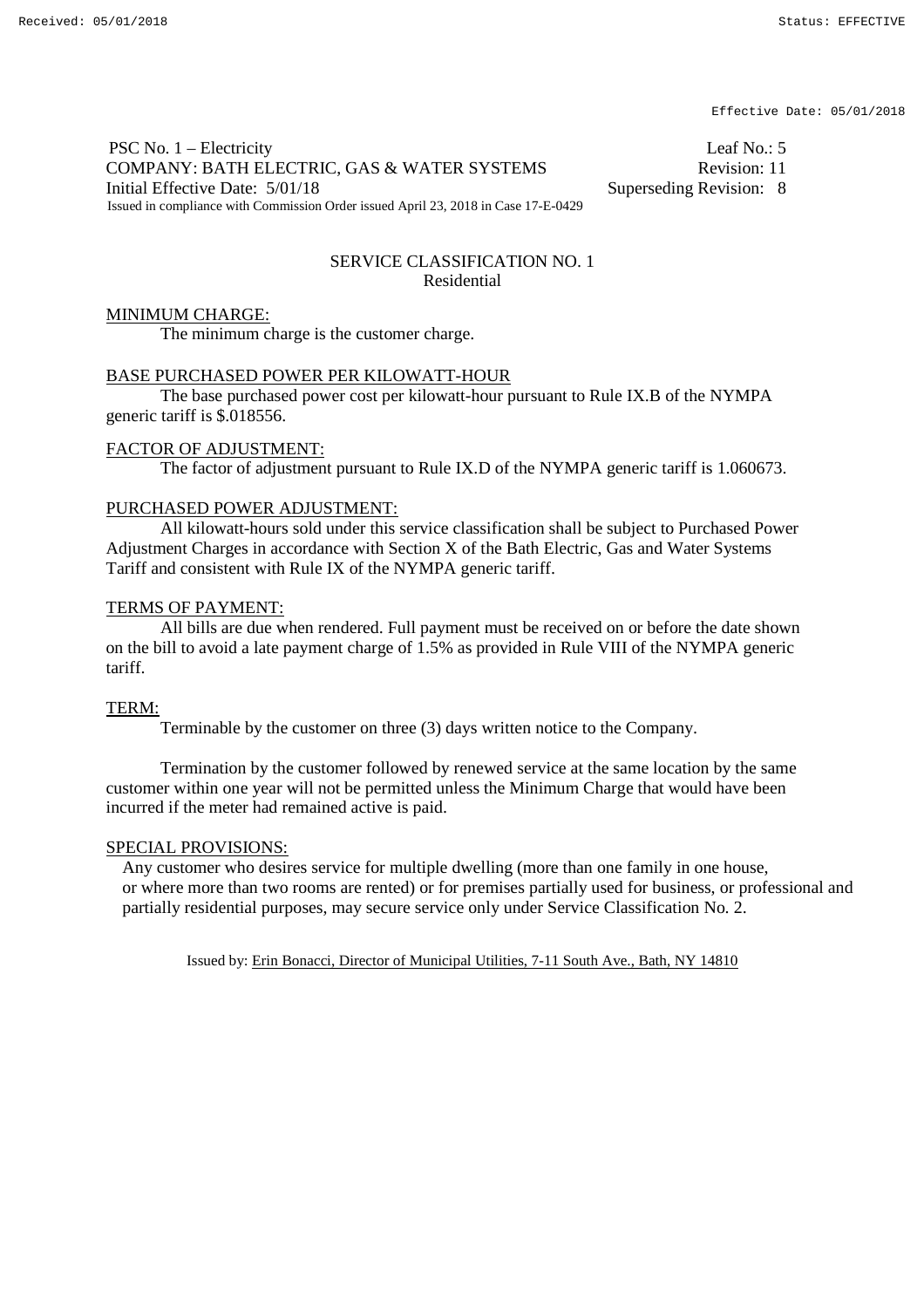PSC No. 1 – Electricity Leaf No.: 6 COMPANY: BATH ELECTRIC, GAS & WATER SYSTEMS Revision: 12 Initial Effective Date:  $5/01/18$  Superseding Revision:10 Issued in compliance with Commission Order issued April 23, 2018 in Case 17-E-0429

### SERVICE CLASSIFICATION NO. 2

General Service – Non-demand Metered

### APPLICABLE TO USE OF SERVICE FOR:

Any purpose, whenever the consumption does not exceed 6000 kWh in each of three consecutive monthly billing periods.

### CHARACTER OF SERVICE:

Continuous, alternating current, 60 hertz, at the following approximate voltages: 120/240 or 120/208 single or three phase or 277/480, three phase depending upon the magnitude and characteristics of the load and the circuit from which service is to be supplied.

| <b>MONTHLY RATE:</b>                    | May-October          | November-April       |
|-----------------------------------------|----------------------|----------------------|
| <b>Customer Service Charge</b>          | \$5.22               | \$5.22               |
| Energy Charge, per kWh                  |                      |                      |
| $2,400$ kWh or less<br>Over $2,400$ kWh | \$0.0567<br>\$0.0567 | \$0.0692<br>\$0.0710 |

### MINIMUM CHARGE:

The minimum charge is the customer charge.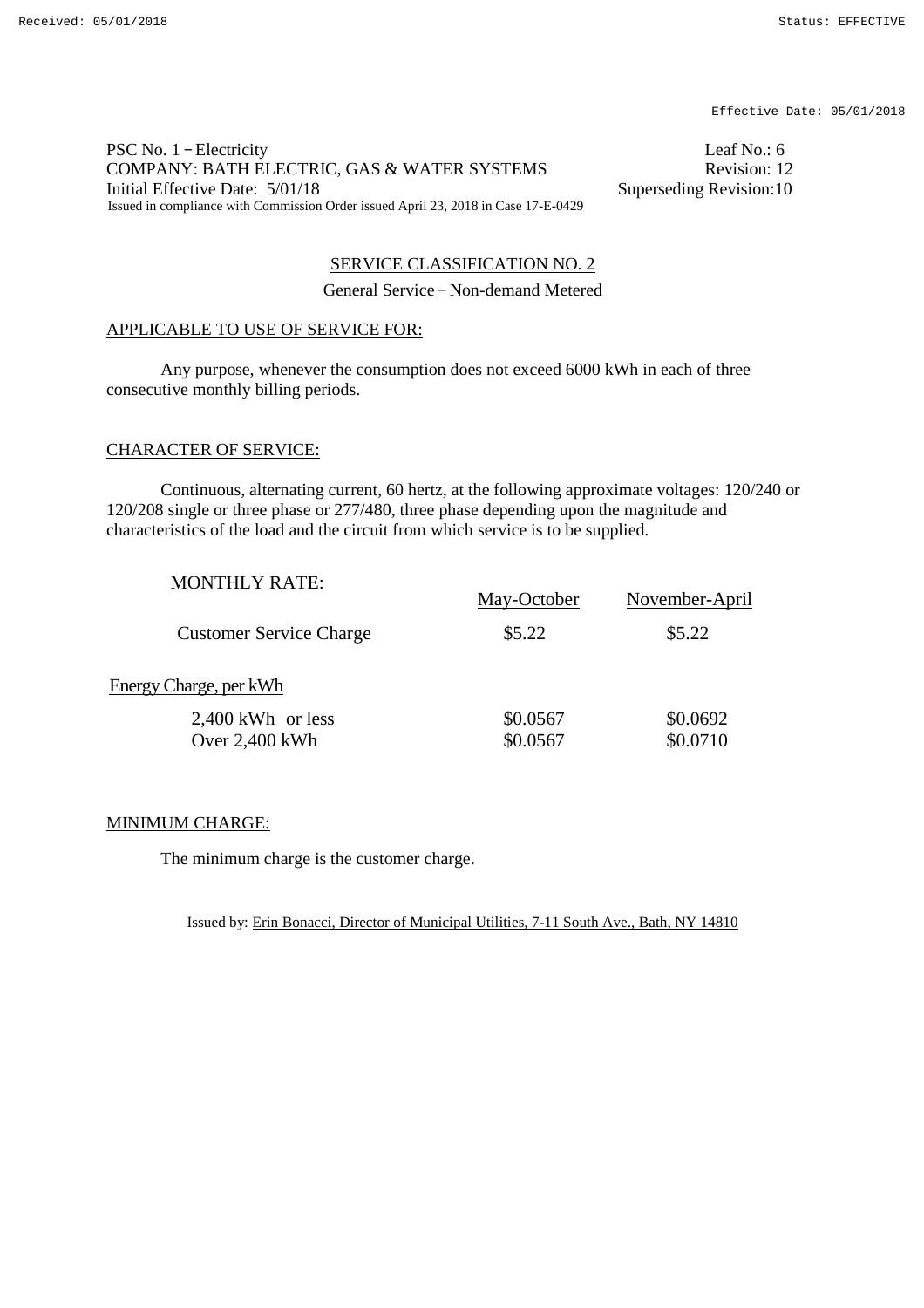PSC No. 1 – Electricity Leaf No.: 7 COMPANY: BATH ELECTRIC, GAS & WATER SYSTEMS Revision: 11 Initial Effective Date: 5/01/18 Superseding Revision: 8 Issued in compliance with Commission Order issued April 23, 2018 in Case 17-E-0429

#### SERVICE CLASSIFICATION NO. 2 (CON'T) General Service – Non-demand Metered

### TERMS OF PAYMENT:

All bills are due when rendered. Full payment must be received on or before the date shown on the bill to avoid a late payment charge of 1.5% as provided in Rule VIII of the NYMPA generic tariff.

### BASE PURCHASED POWER PER KILOWATT-HOUR:

The base purchased power cost per kilowatt-hour pursuant to Rule IX.B of the NYMPA generic tariff is \$.018556.

#### FACTOR OF ADJUSTMENT:

The factor of adjustment pursuant to Rule IX.D of the NYMPA generic tariff is 1.060673.

### PURCHASED POWER ADJUSTMENT:

All kilowatt-hours sold under this service classification shall be subject to Purchased Power Adjustment Charges in accordance with Section X of the Bath Electric, Gas and Water Systems Tariff and consistent with Rule IX of the NYMPA generic tariff.

#### TERM:

Terminable by the customer on three (3) days written notice to the Company. Termination by the customer followed by renewed service at the same location by the same customer within one year will not be permitted unless the Minimum charge that would have been incurred if the meter had remained active is paid.

### SPECIAL PROVISIONS:

- A. When the installation includes welders, X-rays, or other apparatus having a highly fluctuating or large instantaneous demand, the customer shall provide batteries, rotating equipment or other corrective equipment to reduce the inrush current to an amount acceptable to the Company.
- B. Whenever the consumption has exceeded 6000 kWh in each of three consecutive monthly billing periods, the customer will be transferred to Service Classification No. 3 as of the following billing period.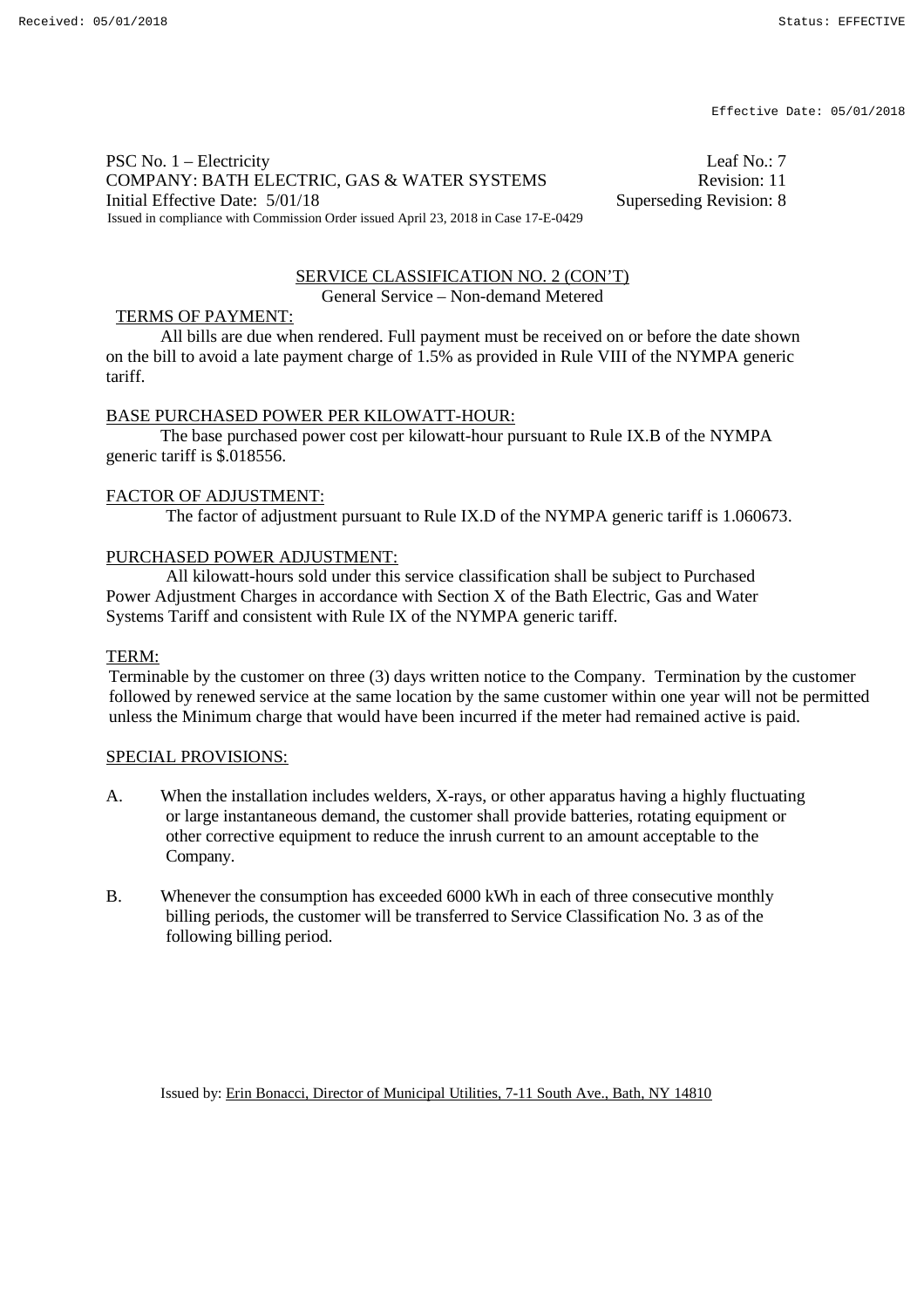PSC No. 1 – Electricity Leaf No.: 8 COMPANY: BATH ELECTRIC, GAS & WATER SYSTEMS<br>Initial Effective Date: 5/01/18 Superseding Revision: 10 Initial Effective Date:  $5/01/18$ Issued in compliance with Commission Order issued April 23, 2018 in Case 17-E-0429

SERVICE CLASSIFICATION NO. 3 General Service –Demand Metered

### APPLICABLE TO USE OF SERVICE FOR:

Any purpose, whenever the demand does not exceed 75 KW in each of three consecutive monthly billing periods.

#### CHARACTER OF SERVICE:

Continuous, alternating current, 60 hertz, at the following approximate voltages: 120/240 or 120/208 single or three phase or 277/480, three phase or 2400 single phase or 4160 three phase depending upon the magnitude and characteristics of the load and the circuit from which service is to be supplied.

### MONTHLY RATE:

|                        | Rate     |
|------------------------|----------|
| Energy Charge, per kWh | \$0.0275 |
| Demand Charge,         |          |
| First 20 KW or Less    | \$128.26 |
| Over 20 KW, per KW     | \$6.41   |

### MINIMUM CHARGE:

The demand charge but not less than \$128.26 (See Determination of Demand).

### TERMS OF PAYMENT:

All bills are due when rendered. Full payment must be received on or before the date shown on the bill to avoid a late payment charge of 1.5% as provided in Rule VIII of the NYMPA generic tariff.

### BASE PURCHASED POWER PER KILOWATT-HOUR:

The base purchased power cost per kilowatt-hour pursuant to Rule IX.B of the NYMPA generic tariff is \$.018556.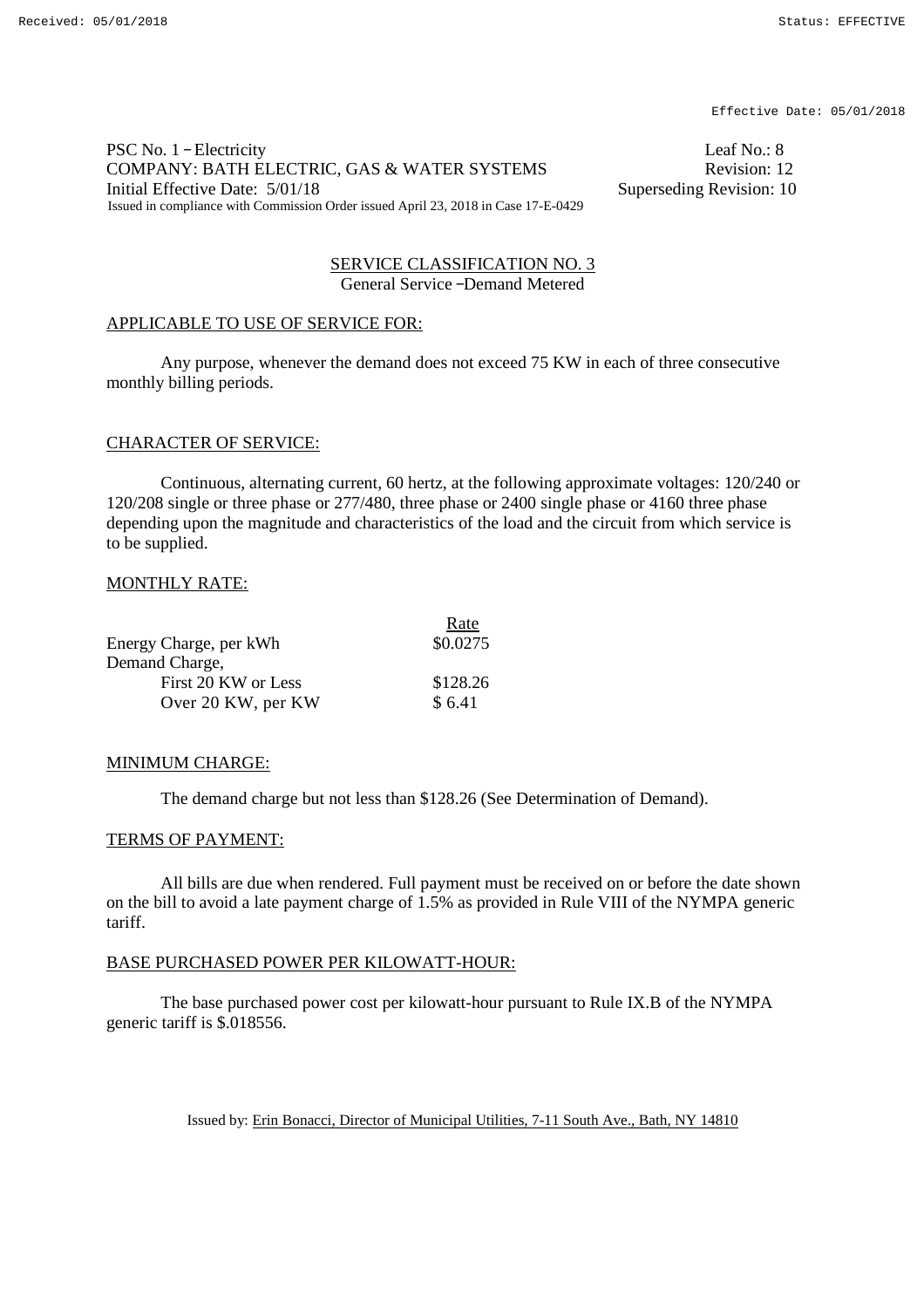PSC No. 1 – Electricity Leaf No.: 9 COMPANY: BATH ELECTRIC, GAS & WATER SYSTEMS Revision: 11 Initial Effective Date:  $5/01/18$  Superseding Revision: 8 Issued in compliance with Commission Order issued April 23, 2018 in Case 17-E-0429

### SERVICE CLASSIFICATION NO. 3 (CON'T) General Service –Demand Metered

### FACTOR OF ADJUSTMENT:

The factor of adjustment pursuant to Rule IX.D of the NYMPA generic tariff is 1.060673.

### PURCHASED POWER ADJUSTMENT:

All kilowatt-hours sold under this service classification shall be subject to Purchased Power Adjustment Charges in accordance with Section X of the Bath Electric, Gas and Water Systems Tariff and consistent with Rule IX of the NYMPA generic tariff.

### DETERMINATION OF DEMAND:

The demand shall be determined by a demand meter of standard type, furnished and maintained by the Company. Such demand shall be the maximum 15 minute integrated demand during the month. The demand, as determined, shall be taken to the nearest one-half-kilowatt. For billing purposes, the monthly demand shall be the recorded demand or 50% of the maximum recorded demand established during the preceding 12 months, whichever is greater, but not less than 20 KW.

### SPECIAL PROVISIONS:

- A. When the installation includes welders, X-rays, or other apparatus having a highly fluctuating or large instantaneous demand, the customer shall provide batteries, rotating equipment or other corrective equipment to reduce the inrush current to an amount acceptable to the Company.
- B. Whenever the consumption has exceeded 75 KW in each of three consecutive monthly billing periods, the customer will be transferred to Service Classification No. 4 as of the following billing period.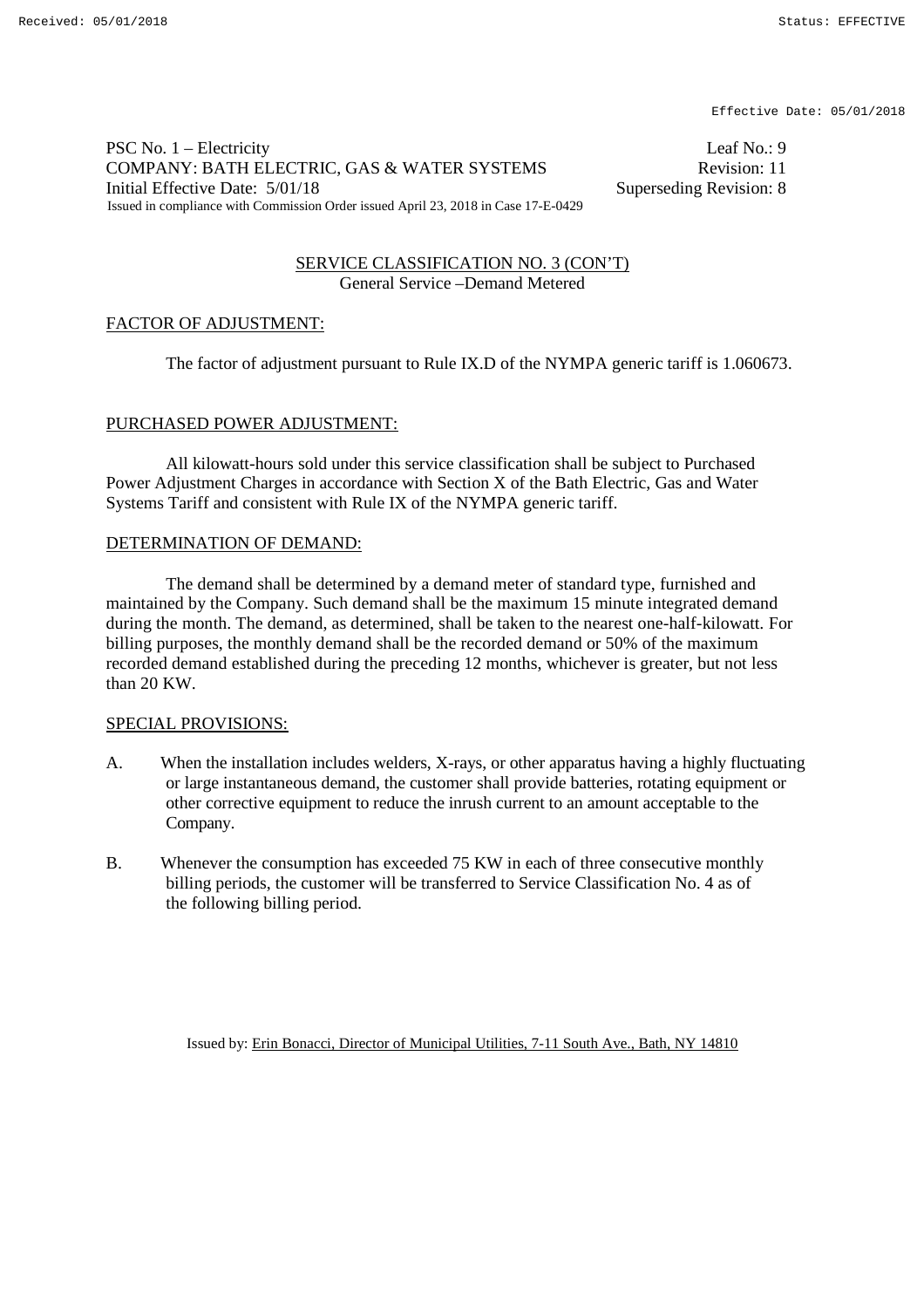## ..DID: 14148 ..TXT: PSC NO: 1 ELECTRICITY LEAF: 10 COMPANY: BATH ELECTRIC, GAS & WATER SYSTEMS REVISION: 1 INITIAL EFFECTIVE DATE: 02/01/01 SUPERSEDING REVISION: 0 STAMPS: RECEIVED: 12/19/00 STATUS: Effective EFFECTIVE: 02/01/01

## SERVICE CLASSIFICATION No. 3 (CONT'D) General Service - Demand Metered

## SPECIAL PROVISIONS (CONT'D):

- C. Whenever the demand has been less than 20 KW for each of the preceding 12 months, the customer will be transferred to Service Classification No. 2.
- D. Customers receiving primary service at 2400 volt single phase or 4160 volt three phase shall receive a discount of 5% on their billed demand charges.
- E. Termination by the customer, followed by renewed service at the same location by the same customer within one year will not be permitted unless the minimum charge that would have been incurred if the meter had remained active is paid, and will not modify in any way the determination of demand.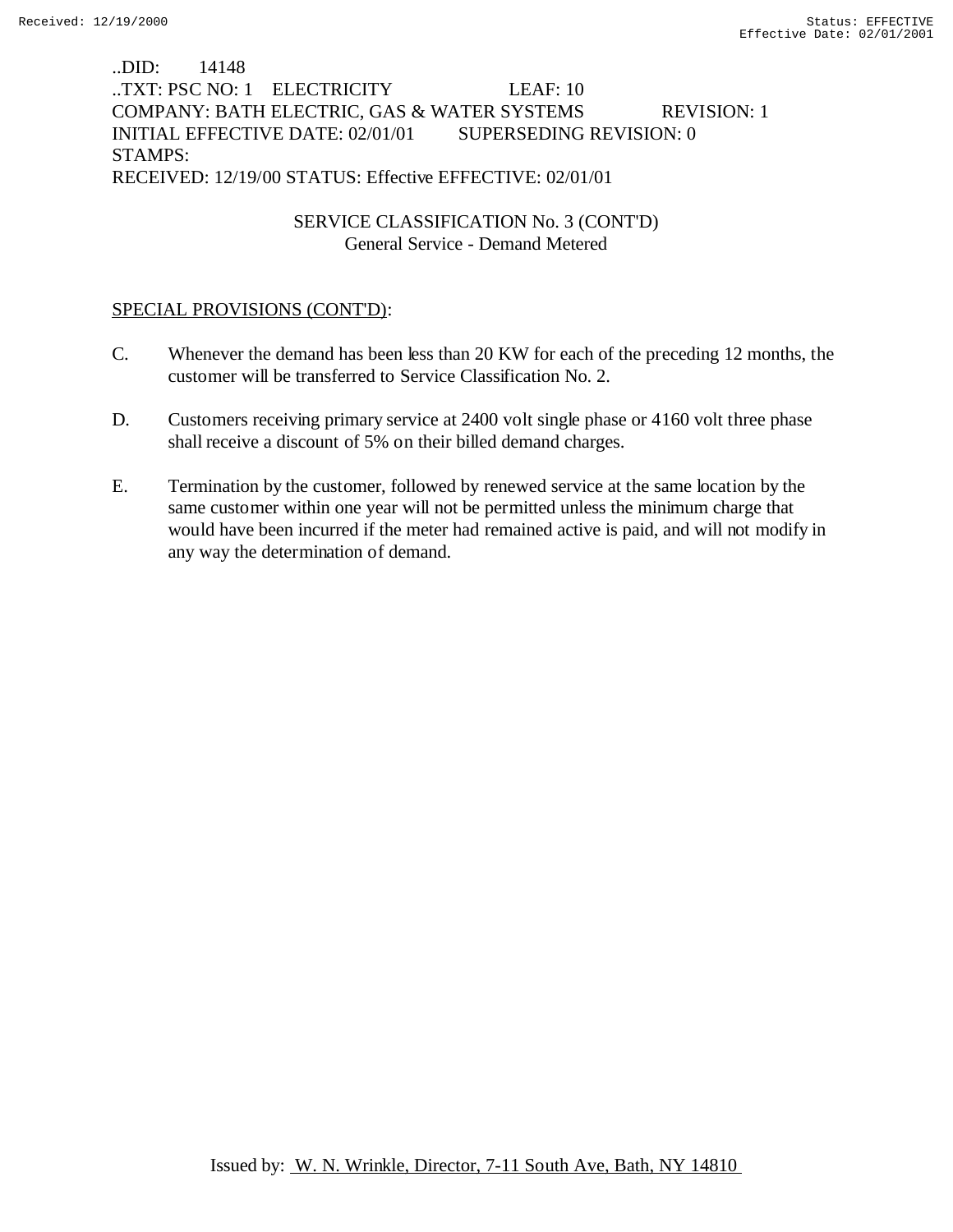PSC No. 1 – Electricity Leaf No.: 11 COMPANY: BATH ELECTRIC, GAS & WATER SYSTEMS Revision: 12 Initial Effective Date:  $5/01/18$  Superseding Revision: 10 Issued in compliance with Commission Order issued April 23, 2018 in Case 17-E-0429

## SERVICE CLASSIFICATION NO. 4 Large General Service

### APPLICABLE TO USE OF SERVICE FOR:

Any purpose, whenever the customer's demand exceeds 75 KW.

### CHARACTER OF SERVICE:

Continuous, alternating current, 60 hertz, at the following approximate voltages: 120/240 or 120/208 single or three phase or 277/480 three phase or 2400 single phase or 4160 three phase depending upon the magnitude and characteristics of the load and the circuit from which service is to be supplied.

### MONTHLY RATE:

|                        | Rate     |
|------------------------|----------|
| Energy Charge, per kWh | \$0.0275 |
| Demand Charge,         |          |
| First 75 KW or Less    | \$427.57 |
| Over 75 KW, per KW     | \$5.70   |

### MINIMUM CHARGE:

The demand charge but not less than \$427.57 (See Determination of Demand).

### TERMS OF PAYMENT:

All bills are due when rendered. Full payment must be received on or before the date shown on the bill to avoid a late payment charge of 1.5% as provided in Rule VIII of the NYMPA generic tariff.

### BASE PURCHASED POWER PER KILOWATT-HOUR:

The base purchased power cost per kilowatt-hour pursuant to Rule IX.B of the NYMPA generic tariff is \$.018556.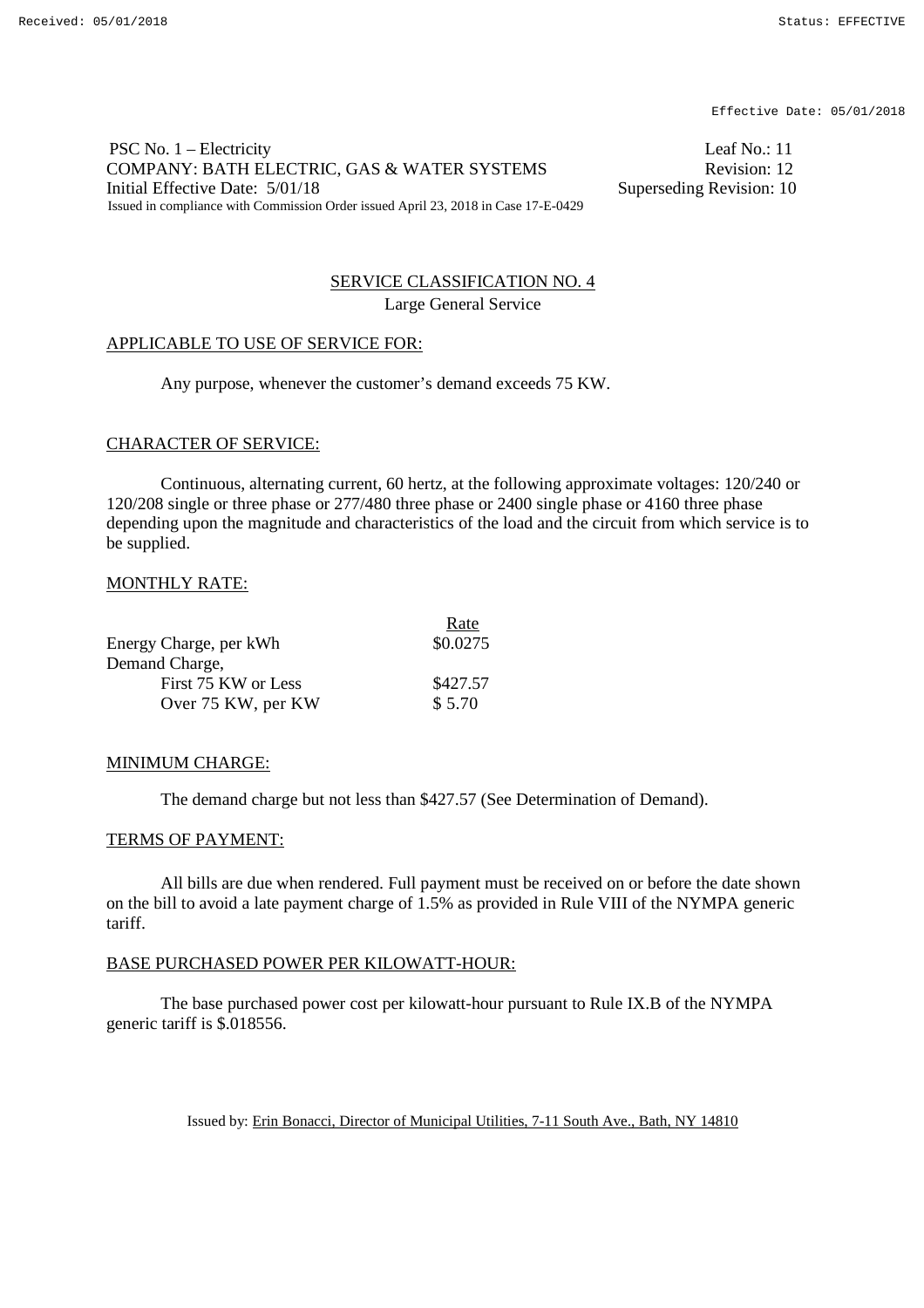PSC No. 1 – Electricity Leaf No.: 12 COMPANY: BATH ELECTRIC, GAS & WATER SYSTEMS Revision: 11 Initial Effective Date: 05/01/2018 Superseding Revision: 8 Issued in compliance with Commission Order issued April 23, 2018 in Case 17-E-0429

### SERVICE CLASSIFICATION NO. 4 (CON'T) Large General Service

### FACTOR OF ADJUSTMENT:

The factor of adjustment pursuant to Rule IX.D of the NYMPA generic tariff is 1.060673.

### PURCHASED POWER ADJUSTMENT:

All kilowatt-hours sold under this service classification shall be subject to Purchased Power Adjustment Charges in accordance with Section X of the Bath Electric, Gas and Water Systems Tariff and consistent with Rule IX of the NYMPA generic tariff.

### DETERMINATION OF DEMAND:

The demand shall be determined by a demand meter of standard type, furnished and maintained by the Company. Such demand shall be the maximum 15 minute integrated demand during the month. The demand, as determined, shall be taken to the nearest one-half KW. For billing purposes, the monthly demand shall be the recorded demand or 50% of the maximum recorded demand established during the preceding 12 months, whichever is greater, but not less than 75 KW.

### SPECIAL PROVISIONS:

- A. When the installation includes welders, X-rays, or other apparatus having a highly fluctuating or large instantaneous demand, the customer shall provide batteries, rotating equipment or other corrective equipment to reduce the inrush current to an amount acceptable to the Company.
- B. Whenever the actual demand has been less than 75 KW for each of the preceding 12 months, the customer will be transferred to Service Classification No. 3.
- C. Customers receiving primary service at 2400 volt single phase or 4160 volt three phase shall receive a discount of 5% on their billed demand charges.
- D. Termination by the customer, followed by renewed service at the same location by the same customer within one year, will not be permitted unless the minimum charge that would have been incurred if the meter had remained active is paid and will not modify in any way the determination of demand.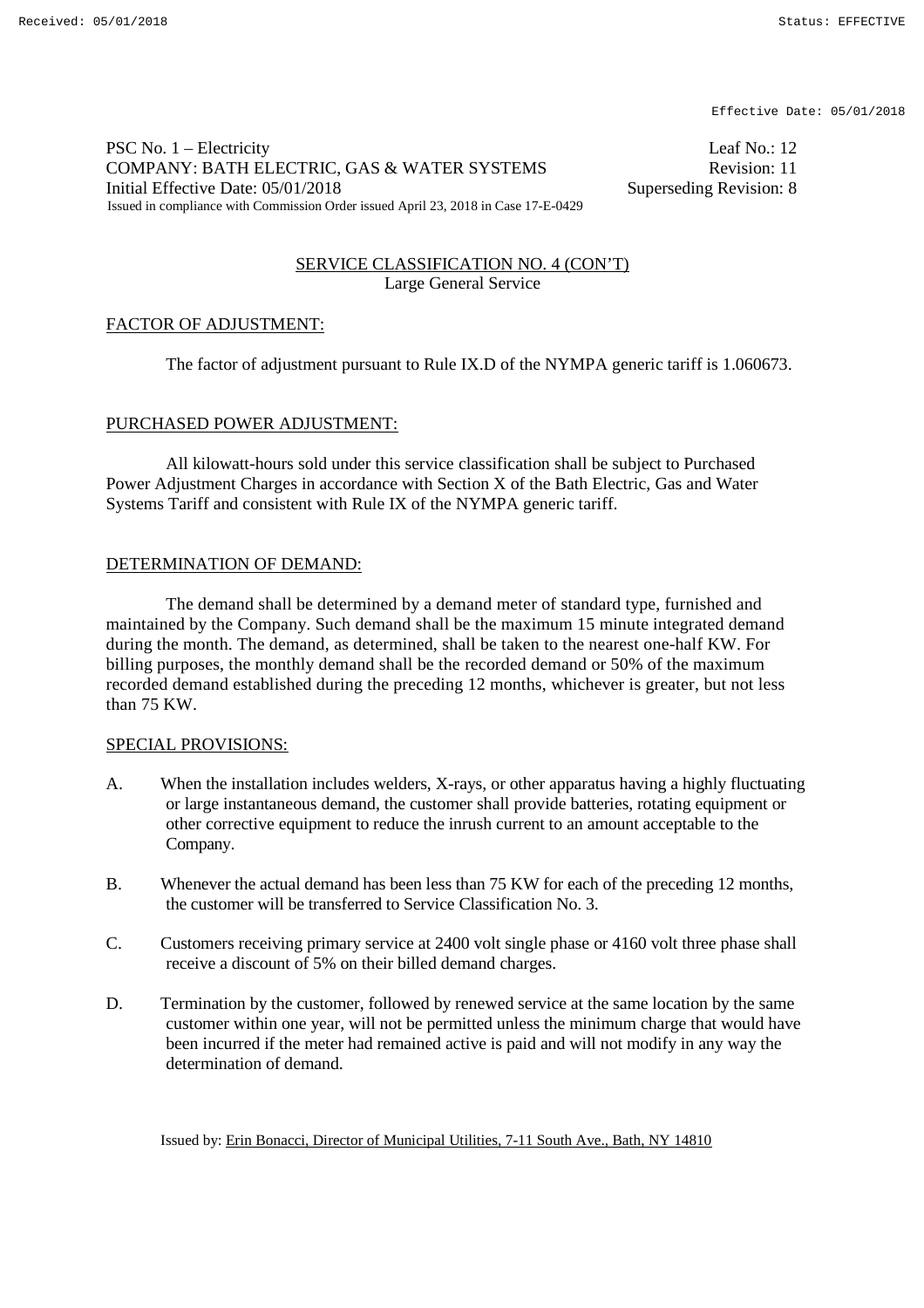## ..DID: 14152 ..TXT: PSC NO: 1 ELECTRICITY LEAF: 13 COMPANY: BATH ELECTRIC, GAS & WATER SYSTEMS REVISION: 1 INITIAL EFFECTIVE DATE: 02/01/01 SUPERSEDING REVISION: 0 STAMPS: RECEIVED: 12/19/00 STATUS: Effective EFFECTIVE: 02/01/01

This page intentionally left blank.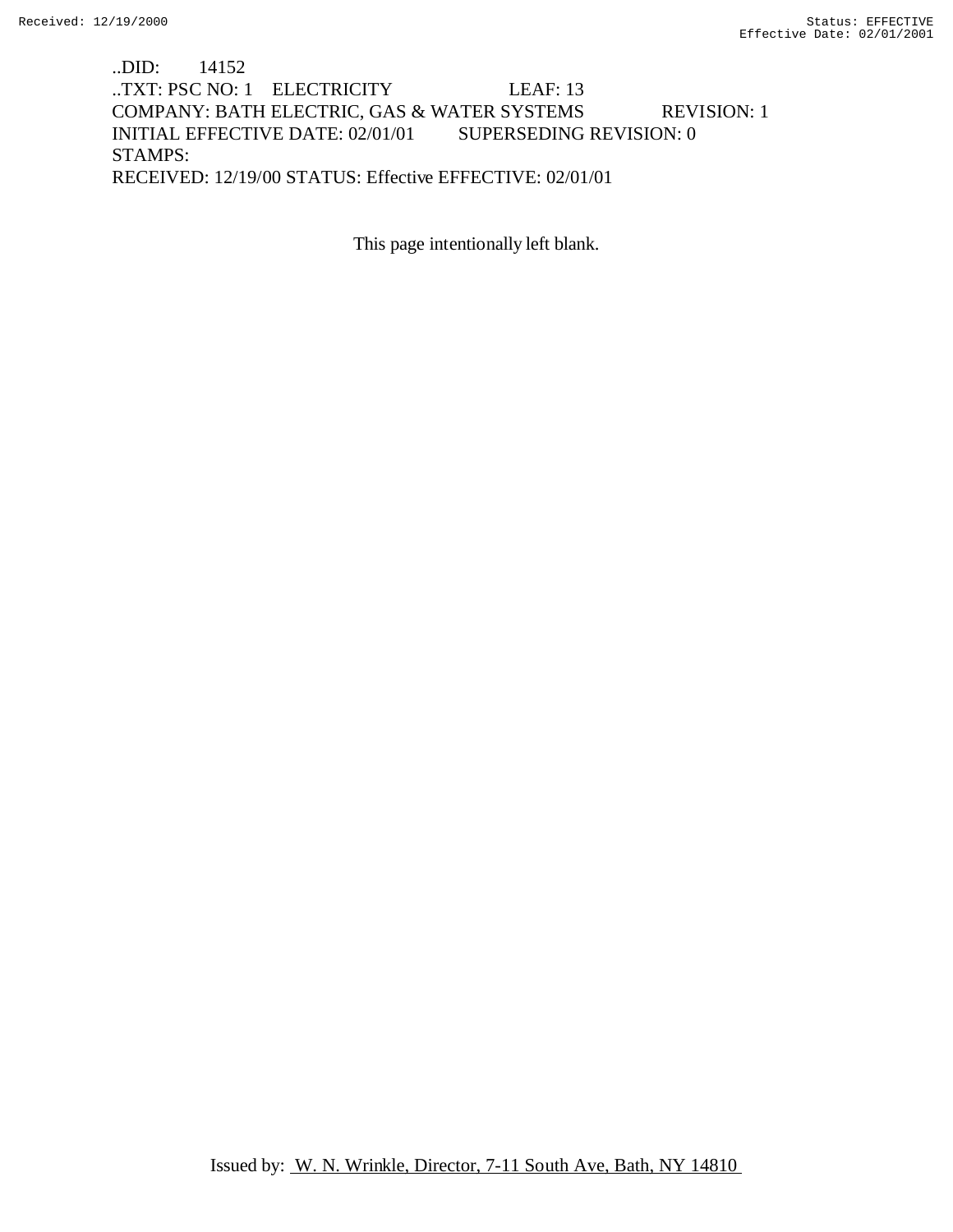### PSC No. 1 – Electricity Leaf No.: 14 COMPANY: BATH ELECTRIC, GAS & WATER SYSTEMS Revision: 12 Initial Effective Date:  $5/01/18$  Superseding Revision: 10 Issued in compliance with Commission Order issued April 23, 2018 in Case 17-E-0429

# SERVICE CLASSIFICATION NO. 5

Private Outdoor Lighting

### APPLICABLE TO USE OF SERVICE FOR:

Private outdoor lighting where suitable Company overhead facilities exist for regular distribution purposes, except that one pole and one span of overhead secondary will be extended per light when necessary. Monthly charges are assessed at a flat rate per fixture.

## CHARACTER OF SERVICE:

Unmetered service, photoelectrically controlled for dusk to dawn illumination for approximately 4200 hours per year, with energy supplied at 60 Hertz and at appropriate voltages designated by the Company. The Company will own, operate and maintain the facilities as required.

### MONTHLY RATE:

|                                | Rate    |
|--------------------------------|---------|
| Facilities Charge, per fixture |         |
| 175W MV - 150W HPS             | \$10.47 |
| 250W HPS                       | \$13.24 |
| 400W MV/HPS                    | \$19.89 |

### MINIMUM CHARGE:

The minimum charge shall be the facilities charge.

### TERMS OF PAYMENT:

All bills are due when rendered. Full payment must be received on or before the date shown on the bill to avoid a late payment charge of 1.5% as provided in Rule VIII of the NYMPA generic tariff.

### BASE PURCHASED POWER PER KILOWATT-HOUR:

The base purchased power cost per kilowatt-hour pursuant to Rule IX.B of the NYMPA generic tariff is \$.018556.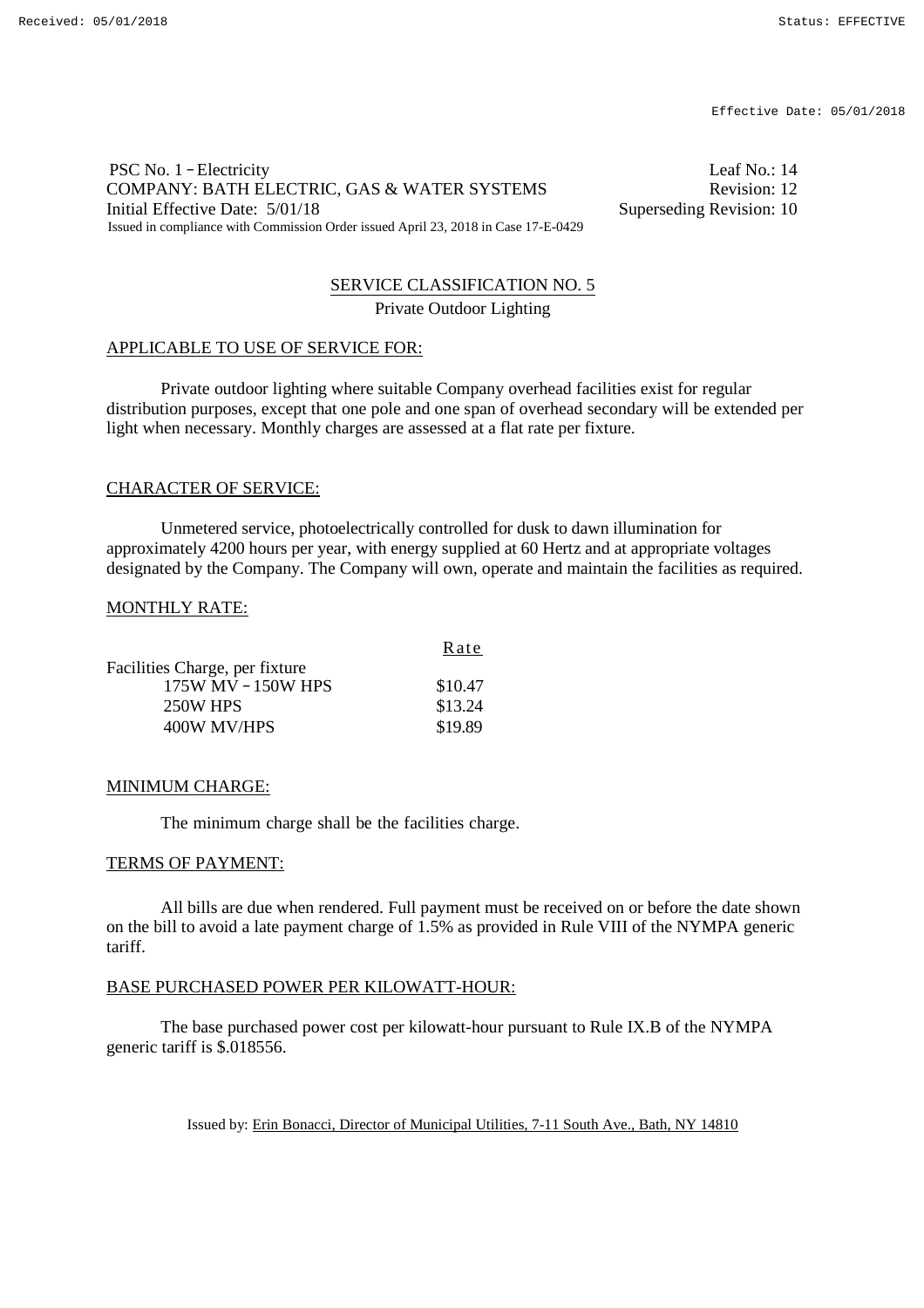### PSC No. 1 – Electricity Leaf No.: 15 COMPANY: BATH ELECTRIC, GAS & WATER SYSTEMS Revision: 11 Initial Effective Date:  $5/01/18$  Superseding Revision: 8 Issued in compliance with Commission Order issued April 23, 2018 in Case 17-E-0429

### SERVICE CLASSIFICATION NO. 5 (CON'T) Private Outdoor Lighting

### FACTOR OF ADJUSTMENT:

The factor of adjustment pursuant to Rule IX.D of the NYMPA generic tariff is 1.060673.

#### PURCHASED POWER ADJUSTMENT:

All kilowatt-hours sold under this service classification shall be subject to Purchased Power Adjustment Charges in accordance with Section X of the Bath Electric, Gas and Water Systems Tariff and consistent with Rule IX of the NYMPA generic tariff.

#### TERM OF SERVICE:

The negotiated term of service shall be as specified in the Service Agreement. After the initial term of service, the Company shall continue to provide and the customer shall continue to take service under the terms of this tariff and the accompanying Service Agreement until either party terminates upon six months written notice.

#### SPECIAL PROVISIONS:

Eligibility Criteria: A new or existing customer who meets all eligibility requirements stated below shall be eligible to take service in accordance with the rates, charges and provisions set forth under this Service Classification.

1. Customer adds incremental load by (a) constructing a new facility; or (b) expanding an existing facility; or (c) adding facilities or equipment to an existing site; or (d) adding facilities through the redevelopment of a vacant or inactive site, including land or buildings which have been previously developed; or (e) the customer has an option to relocate its facility or equipment and provides evidence to the Company's satisfaction of such an option, subject to a confidentiality agreement, and

2. Customer shall apply for service under this Service Classification prior to the addition of load as described in Requirement (1) above.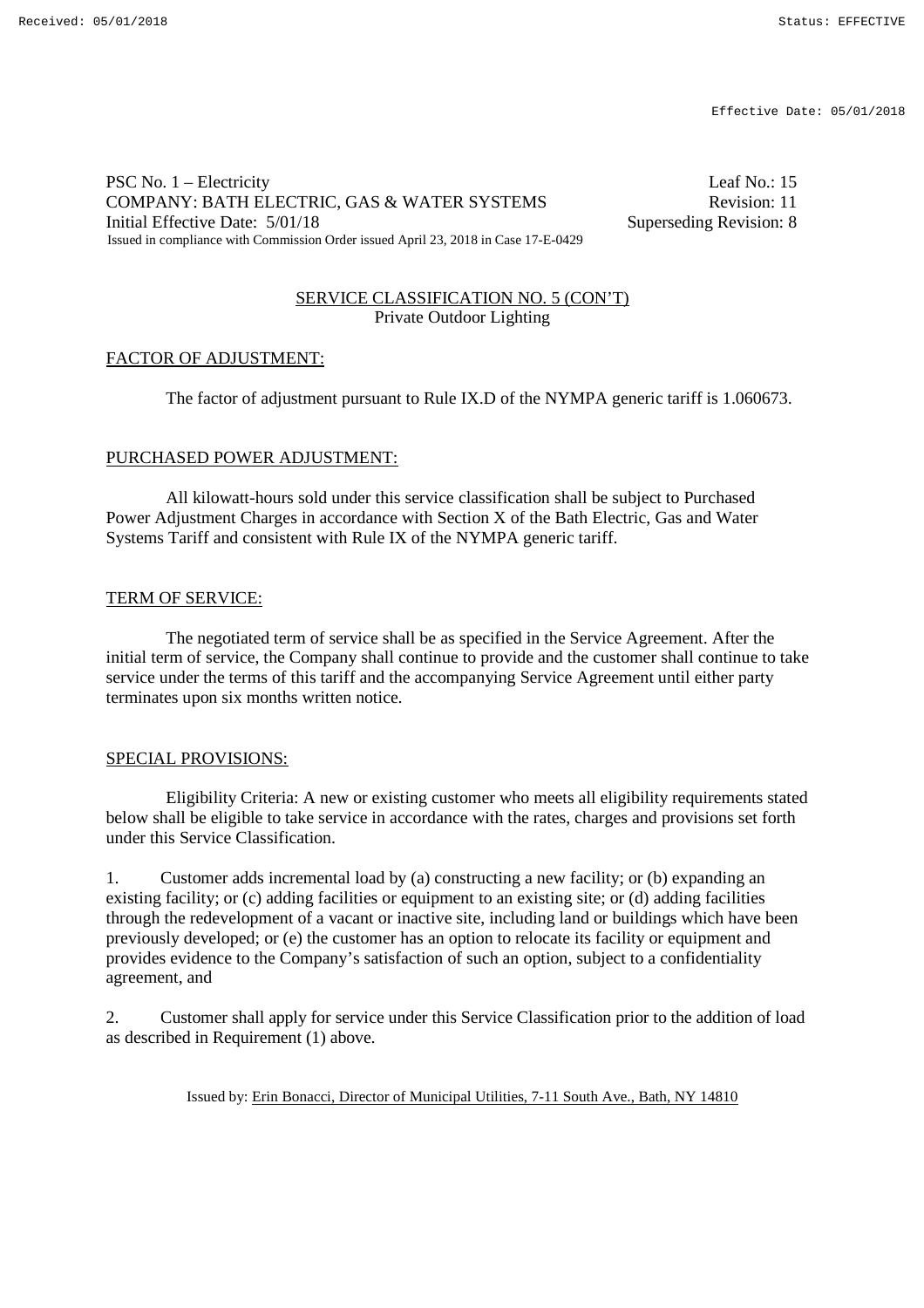## ..DID: 14155 ..TXT: PSC NO: 1 ELECTRICITY LEAF: 16 COMPANY: BATH ELECTRIC, GAS & WATER SYSTEMS REVISION: 1 INITIAL EFFECTIVE DATE: 02/01/01 SUPERSEDING REVISION: 0 STAMPS: RECEIVED: 12/19/00 STATUS: Effective EFFECTIVE: 02/01/01

## SERVICE CLASSIFICATION NO. 5 (CONT'D) Private Outdoor Lighting

## SPECIAL PROVISIONS (CONT'D):

- C. The Company shall not be required to relocate fixtures unless the cost of said relocation is paid in advance by the customer.
- D. When, in the judgement of the Company, a location requires abnormal expenditures because of damaged equipment, service to the location will be terminated and the facilities removed unless a satisfactory arrangement can be made between the customer and the Company.
- E. Service and necessary maintenance will be performed only during regular working hours of the Company. Burned out lamps will be replaced after notice by the customer unless normal maintenance procedures are disrupted by conditions over which the Company has no control.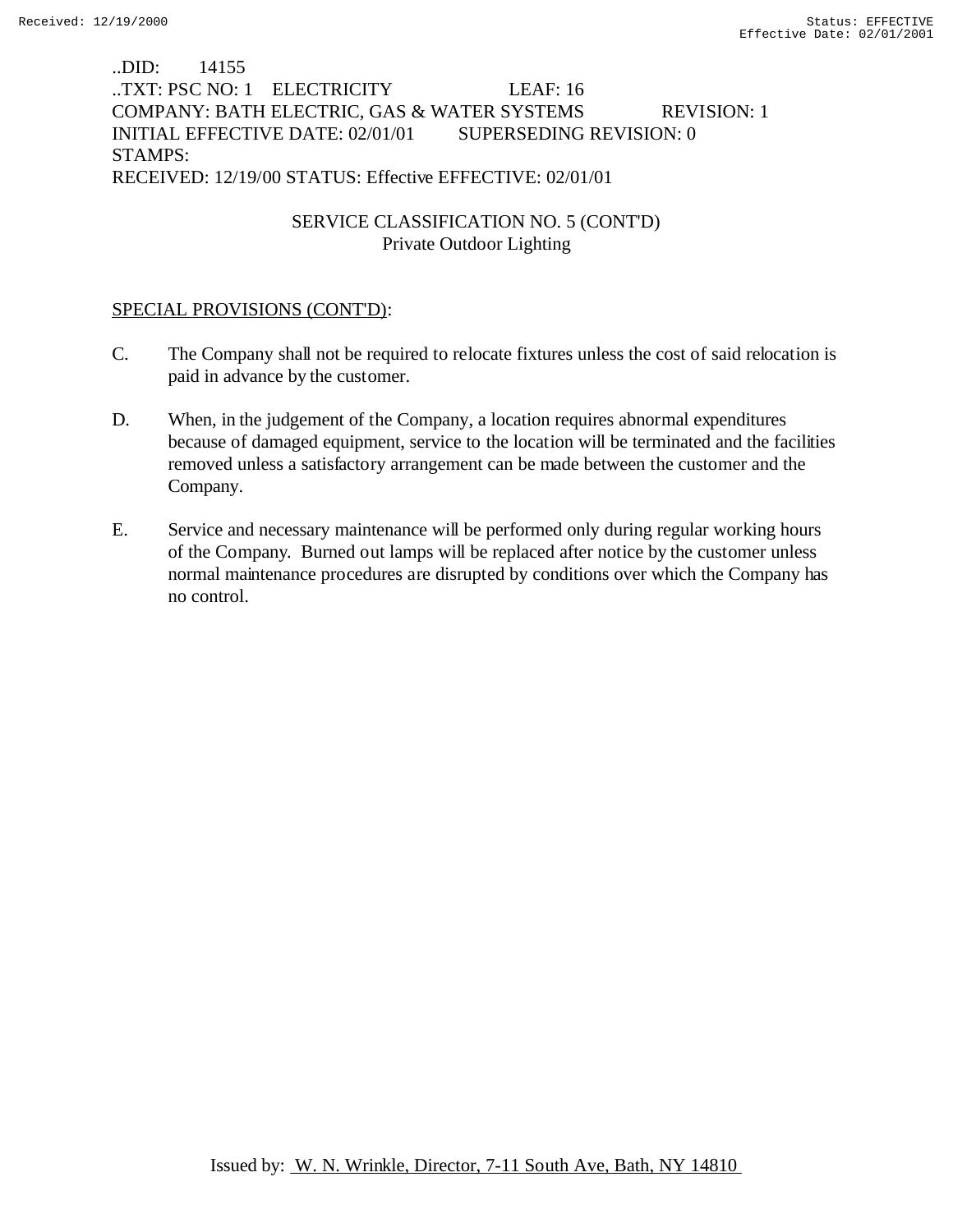## ..DID: 14156 ..TXT: PSC NO: 1 ELECTRICITY LEAF: 17 COMPANY: BATH ELECTRIC, GAS & WATER SYSTEMS REVISION: 1 INITIAL EFFECTIVE DATE: 02/01/01 SUPERSEDING REVISION: 0 STAMPS: RECEIVED: 12/19/00 STATUS: Effective EFFECTIVE: 02/01/01

## SERVICE CLASSIFICATION NO. 6 Industrial - Economic Development

# APPLICABLE TO THE USE OF SERVICE FOR:

This Service Classification is designed to attract industrial relocation, expansion or to retain existing industry by offering power to industrial customers not eligible for service under any other Company service classifications.

# CHARACTER OF SERVICE:

Continuous, alternating current, 60 hertz, three phase, primary voltage (4,160 or 34,500 volts) depending upon the magnitude and characteristics of the load and the circuit from which service is to be supplied.

## RATE:

The Company's incremental cost of electricity including energy, capacity, transmission and losses plus a margin plus any other charges as per the Service Agreement.

## MINIMUM CHARGE:

The minimum charge shall be the charge so specified in the Service Agreement.

## INCREASE IN RATES AND CHARGES:

The rates and charges under this Service Classification will not be subject to increase in accordance with other applicable tariff provisions.

## TERMS OF PAYMENT:

All bills are due when rendered. Full payment must be received on or before the date shown on the bill to avoid a late payment charge of 1.5% as provided in Rule VIII of the NYMPA generic tariff.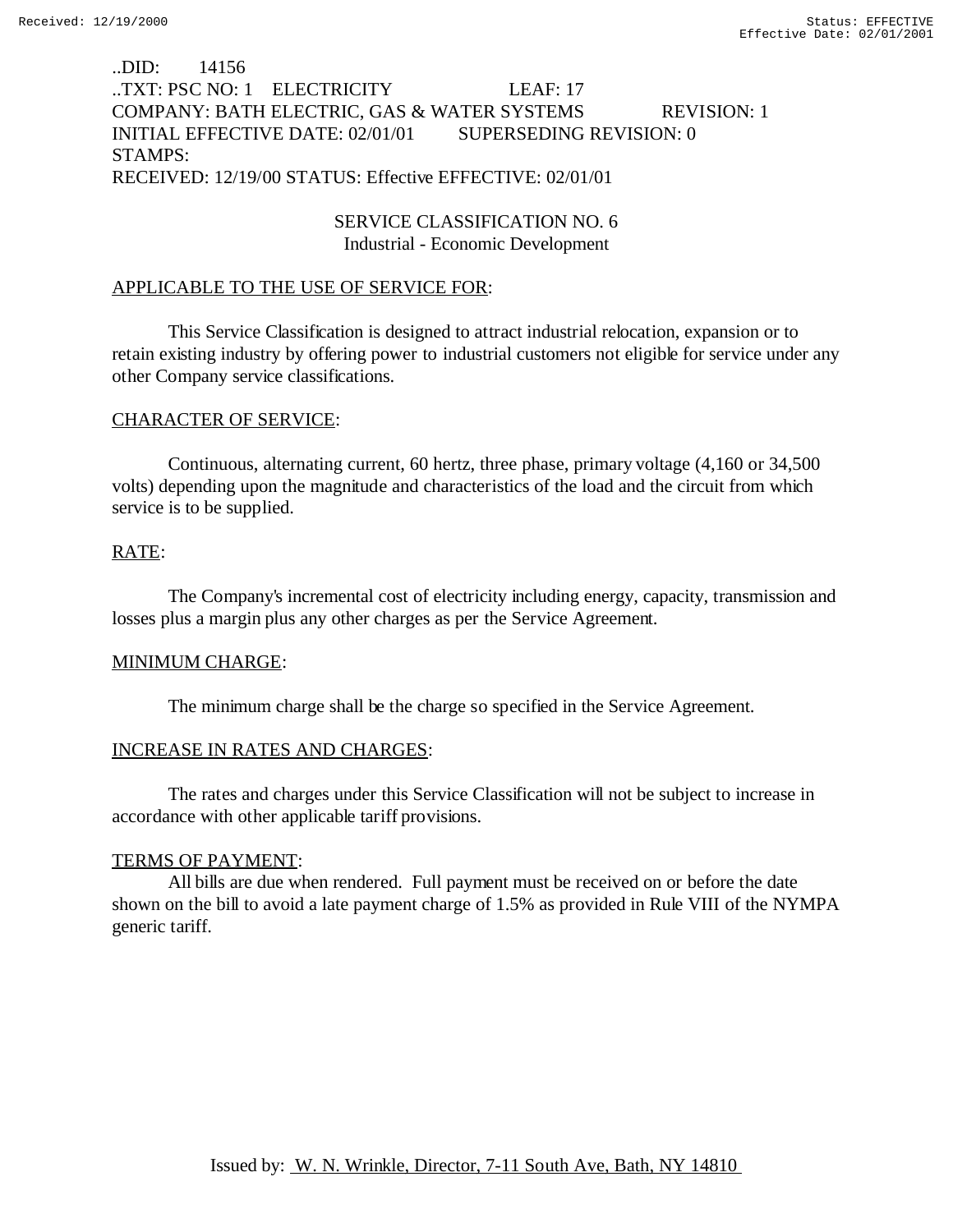## ..DID: 14138 ..TXT: PSC NO: 1 ELECTRICITY LEAF: 18 COMPANY: BATH ELECTRIC, GAS & WATER SYSTEMS REVISION: 1 INITIAL EFFECTIVE DATE: 02/01/01 SUPERSEDING REVISION: 0 STAMPS: RECEIVED: 12/19/00 STATUS: Effective EFFECTIVE: 02/01/01

## SERVICE CLASSIFICATION NO. 6 (CONT'D) Industrial - Economic Development

# TERM OF SERVICE:

The negotiated term of service shall be as specified in the Service Agreement. After the initial term of service, the Company shall continue to provide and the customer shall continue to take service under the terms of this tariff and the accompanying Service Agreement until either party terminates upon six months written notice.

# SPECIAL PROVISION:

Eligibility Criteria: A new or existing customer who meets all eligibility requirements stated below shall be eligible to take service in accordance with the rates, charges and provisions set forth under this Service Classification.

- 1. Customer adds incremental load by (a) constructing a new facility; or (b) expanding an existing facility; or (c) adding facilities or equipment to an existing site; or (d) adding facilities through the redevelopment of a vacant or inactive site, including land or buildings which have been previously developed; or (e) the customer has an option to relocate its facility or equipment and provides evidence to the Company's satisfaction of such an option, subject to a confidentiality agreement, and
- 2. Customer shall apply for service under this Service Classification prior to the addition of load as described in Requirement (1) above.

# SERVICE AGREEMENT:

Upon 30 day notice to the Company, and upon acceptance of the application by the Company, the customer shall execute an individual Service Agreement under this Service Classification. The Service Agreement shall contain all the terms and conditions necessary for the Company to provide service to the customer, including, but not limited to:

- 1. The Term of Service,
- 2. The Character of Service, and
- 3. The Rate and Charges to be paid for the service rendered.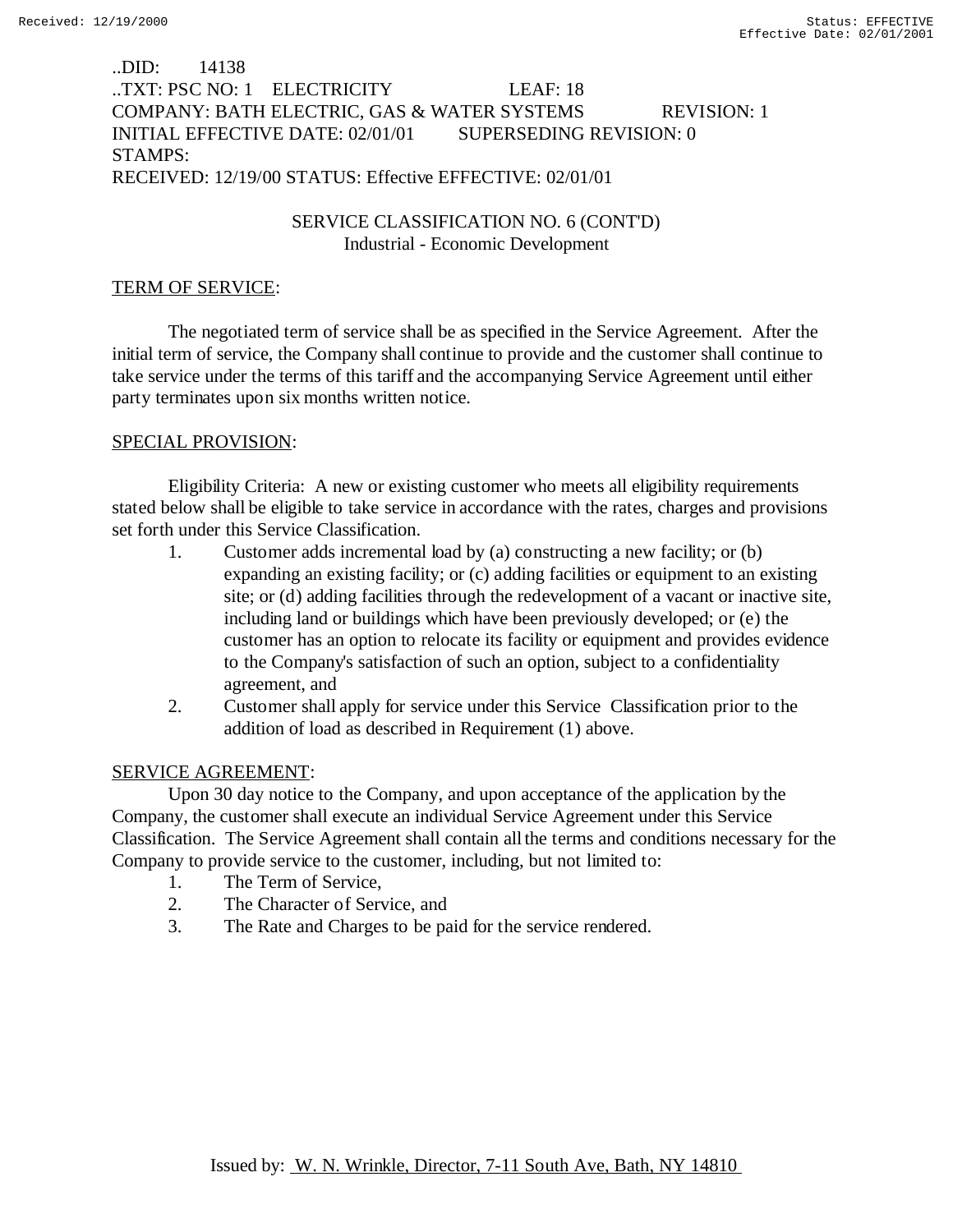## ..DID: 14139 ..TXT: PSC NO: 1 ELECTRICITY LEAF: 19 COMPANY: BATH ELECTRIC, GAS & WATER SYSTEMS REVISION: 1 INITIAL EFFECTIVE DATE: 02/01/01 SUPERSEDING REVISION: 0 STAMPS: RECEIVED: 12/19/00 STATUS: Effective EFFECTIVE: 02/01/01

## SERVICE CLASSIFICATION NO. 6 (CONT'D) Industrial - Economic Development

# BILLING DEMAND:

The Billing Demand shall be the Customer's highest 15-minute integrated demand measured during the billing period, adjusted for losses.

# BILLING ENERGY:

The Billing Energy shall be the total number of kilowatt-hours recorded on the Customer's meter during the billing period, adjusted for losses.

# TERMINATION:

Service under this Service Classification may be terminated immediately at either parties' option for a material breach of the provisions of the Service Agreement.

# CONTRACT ADDENDA:

An individually negotiated Service Agreement with customers taking service under this Service Classification will be addended to the tariff.

# OTHER TERMS AND CONDITIONS:

Service will be provided under this Service Classification in accordance with all other terms and conditions of the Company's Schedule for Electric Service.

The Company shall require the customer to pay for any new facilities necessary for service.

The Customer must maintain a power factor of at least 0.90.

The Company and the Customer shall mutually agree on the allocation of any costs associated with the installation of additional facilities to required to serve the Customer. The allocation of these costs shall be specified in the Service Agreement.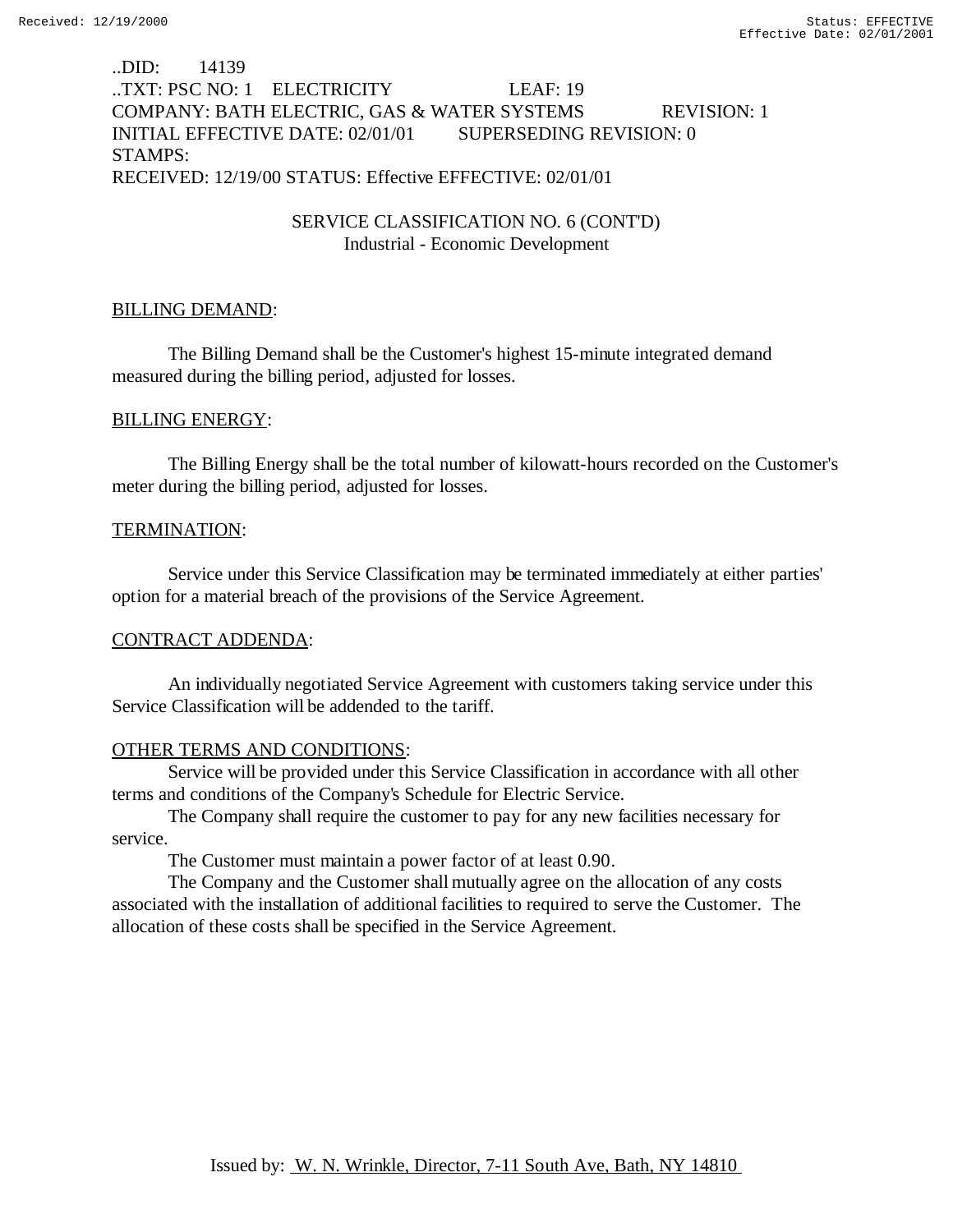#### PSC NO: 1 ELECTRICITY COMPANY: BATH ELECTRIC, GAS & WATER SYSTEMS EFFECTIVE DATE: 05/01/2018 SUPERSEDING REVISION: 1 Issued in compliance with Commission Order issued April 23, 2018 in Case 17-E-0429  $\frac{1}{100}$  A .  $\frac{1}{200}$  Effective Date: 05/01/2018

### **CHARGES**

## A. RECONNECTION CHARGE:

When service has been discontinued by the Company for non-payment as provided in Rule XIII of the NYMPA generic tariff or at the request of the customer, and the same customer applies for reconnection of service at the same premises within four (4) months, there shall be a reconnection charge payable before service will be reestablished, in the amounts as follows:

| During the normal crew hours             | \$40.00  |
|------------------------------------------|----------|
| During weeknights, weekends and holidays | \$115.00 |

## B. INSUFFICIENT FUNDS CHECK CHARGE:

Any checks received in payment for electric service which are returned to the municipality for insufficient funds or are otherwise dishonored by the bank, shall bear a nonrecurring charge of \$20.00 for each check that has to be processed by the municipality. If two checks have been returned by the bank, the customer who issued the dishonored checks may be required by the municipality to render future payments by cash, money order, certified or cashiers check.

Post-dated checks shall be returned to the customer as invalid for the transaction. Only United States currency shall be accepted for payment of accounts due the municipality.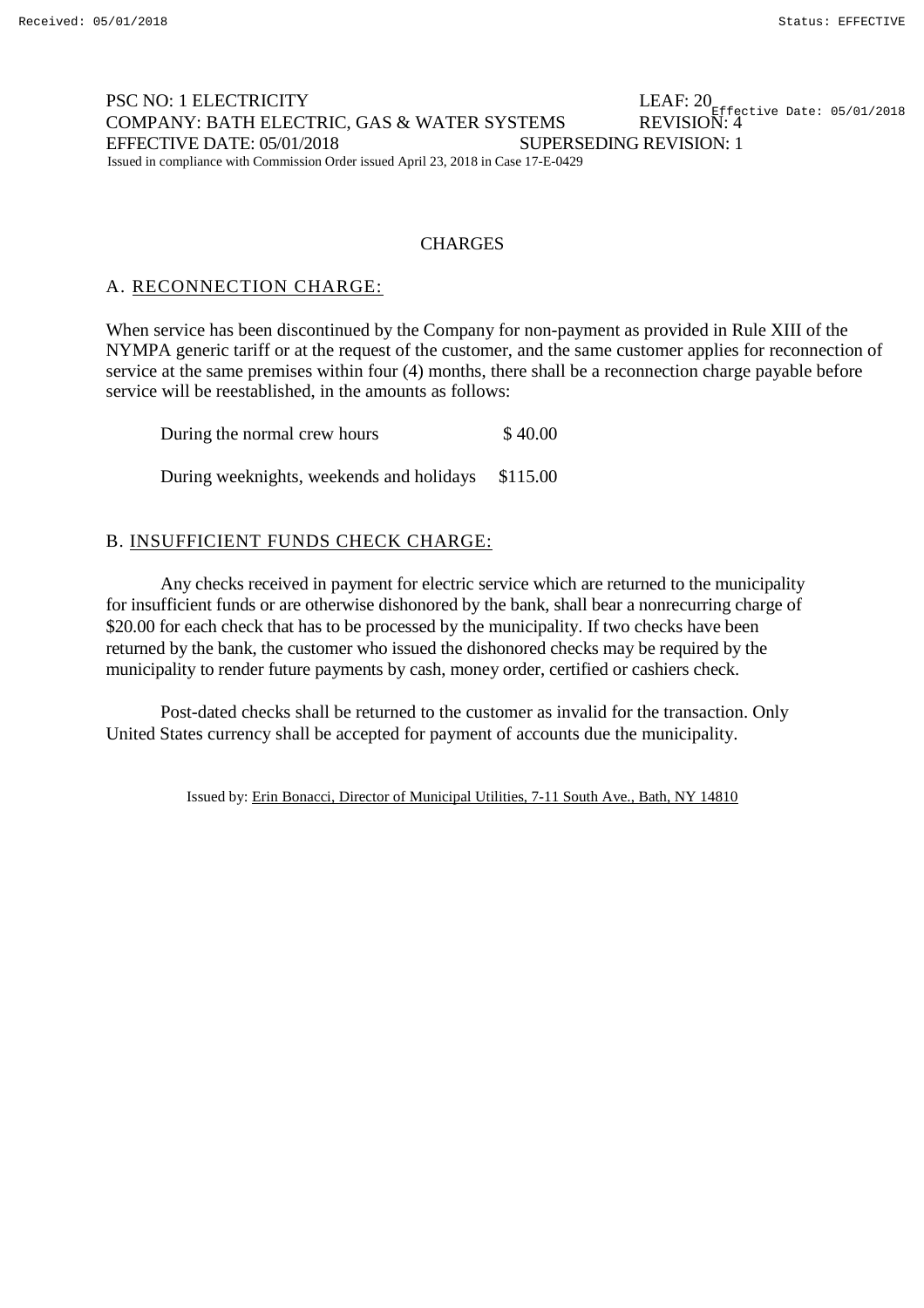PSC NO: 1 ELECTRICITY LEAF: 21 COMPANY: BATH ELECTRIC, GAS WATER SYSTEMS REVISION: 3 INITIAL EFFECTIVE DATE: 12/9/19 SUPERSEDINGREVISION: 2 Issued in compliance with Order in Case 16-M-0330 dated 11/18/2019

## RESERVED FOR FUTURE USE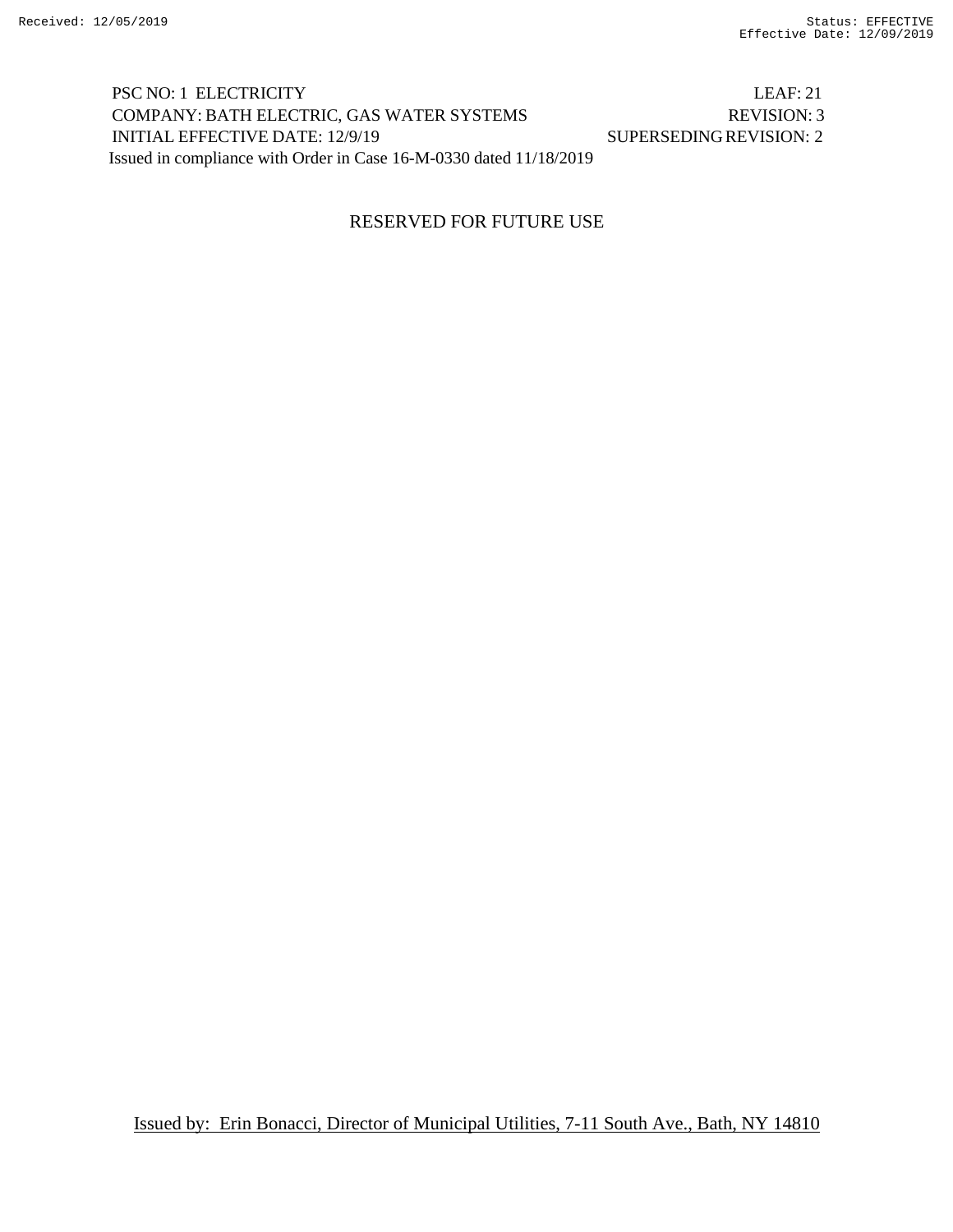## PSC NO: 1 ELECTRICITY LEAF: 22 COMPANY: BATH ELECTRIC, GAS & WATER SYSTEMS REVISION: 2 INITIAL EFFECTIVE DATE: 05/01/08 SUPERSEDING REVISION: 1 Issued in compliance with order in Case #07-E-0754 dated 04/23/2008

## **RESERVED FOR FUTURE USE**

Issued by: Matthew C. Benesh, Director of Municipal Utilities, 7-11 South Ave, Bath, NY 14810